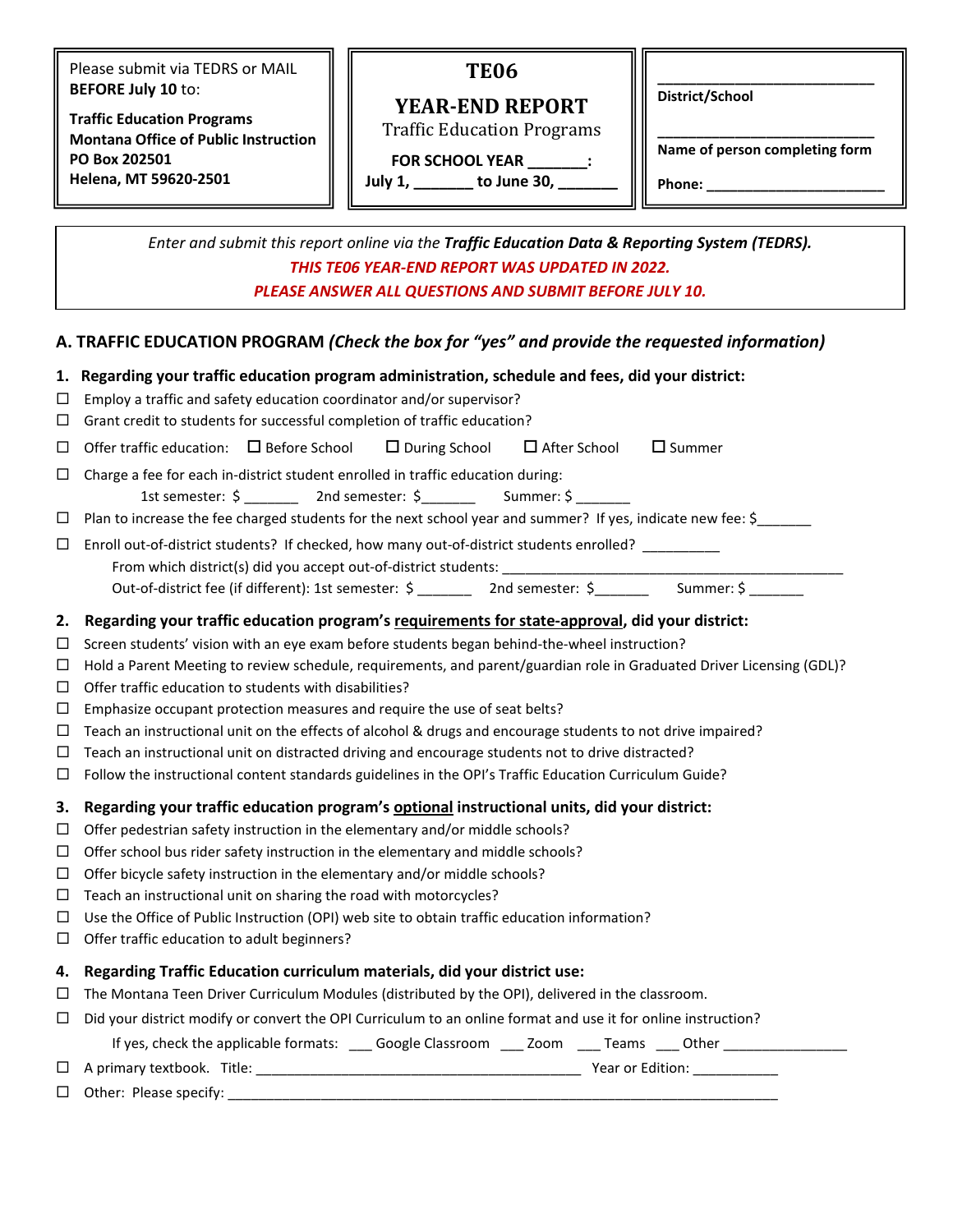|    | <b>TE06 - Traffic Education Year-End Report</b>                                                                                                                                                                                                                                                                                                                                                                                                                                                                                                                                 | Page 2 |  |  |  |
|----|---------------------------------------------------------------------------------------------------------------------------------------------------------------------------------------------------------------------------------------------------------------------------------------------------------------------------------------------------------------------------------------------------------------------------------------------------------------------------------------------------------------------------------------------------------------------------------|--------|--|--|--|
|    | B. VEHICLES (Check all that apply and provide the requested information):                                                                                                                                                                                                                                                                                                                                                                                                                                                                                                       |        |  |  |  |
| 1. | How many vehicles are used annually in your traffic education program?                                                                                                                                                                                                                                                                                                                                                                                                                                                                                                          |        |  |  |  |
| 2. | How does your district obtain traffic education vehicles? (Check all that apply)<br>$\Box$ Lease or rent from Dealer $\Box$ Free loan from Dealer<br>$\Box$ District-owned                                                                                                                                                                                                                                                                                                                                                                                                      |        |  |  |  |
|    | 3. Did you purchase a new or used vehicle for your traffic education program this year? Yes No                                                                                                                                                                                                                                                                                                                                                                                                                                                                                  |        |  |  |  |
|    | If yes, how many vehicles were purchased? _________ Total cost of vehicle(s) purchased: \$_________________<br>(Vehicle purchases are not entered in your annual budget accounting, but entered here for informational purposes only.)                                                                                                                                                                                                                                                                                                                                          |        |  |  |  |
| з. | If your traffic education vehicle(s) was involved in a crash during the reporting period, please enter the applicable data below.                                                                                                                                                                                                                                                                                                                                                                                                                                               |        |  |  |  |
|    |                                                                                                                                                                                                                                                                                                                                                                                                                                                                                                                                                                                 |        |  |  |  |
|    | 3. Number of persons killed: ________ 4. Amount of property damage: \$ __________                                                                                                                                                                                                                                                                                                                                                                                                                                                                                               |        |  |  |  |
| C. | INSTRUCTORS (Check all that apply and provide the requested information)                                                                                                                                                                                                                                                                                                                                                                                                                                                                                                        |        |  |  |  |
| 1. | Number of state-approved traffic education instructors in your district: 1. Full-time: ______ 2. Part-time: _____                                                                                                                                                                                                                                                                                                                                                                                                                                                               |        |  |  |  |
| 2. | Which payment method(s) and rate(s) are used by your district for traffic education instructors' salaries:<br><b>School Year Payment Method(s)</b><br><b>Summer Payment Method(s)</b><br>$\Box$ 1. Hourly<br>$\Box$ 1. Hourly<br>$\square$ 2. Weekly<br>$\square$ 2. Weekly<br>$\square$ 3. Monthly<br>$\square$ 3. Monthly<br>$\square$ 4. Per Pupil<br>$\Box$ 4. Per Pupil<br>$\square$ 5. Portion of scheduled salary<br>$\square$ 5. Portion of scheduled salary<br>$\square$ 6. Other<br>$\square$ 6. Other<br>3. What does your payment method equate to in hourly wages? |        |  |  |  |
|    | <b>School Session</b><br><b>Summer Session</b>                                                                                                                                                                                                                                                                                                                                                                                                                                                                                                                                  |        |  |  |  |
|    | Hourly maximum rate: \$<br>Hourly maximum rate: \$<br>Hourly minimum rate: \$<br>Hourly minimum rate: \$                                                                                                                                                                                                                                                                                                                                                                                                                                                                        |        |  |  |  |
|    | <b>D. ENROLLMENT</b><br>1. Indicate the number of eligible students, within your district's boundaries, who desired to take and/or complete traffic<br>education and who were not able to do so because of:                                                                                                                                                                                                                                                                                                                                                                     |        |  |  |  |
|    | □ Insufficient classes due to teacher shortage: _________ □ Scheduling conflicts: ________                                                                                                                                                                                                                                                                                                                                                                                                                                                                                      |        |  |  |  |
|    | $\Box$ Course Cancellation (inability to complete due to health safety concerns and restrictions): ________                                                                                                                                                                                                                                                                                                                                                                                                                                                                     |        |  |  |  |
|    |                                                                                                                                                                                                                                                                                                                                                                                                                                                                                                                                                                                 |        |  |  |  |
|    | 2. How does your district prioritize enrollment if you are not able to enroll all students who wish to take traffic education?<br>$\Box$ Date registered (first come/first served) $\Box$ Oldest students have priority $\Box$ Lottery method                                                                                                                                                                                                                                                                                                                                   |        |  |  |  |